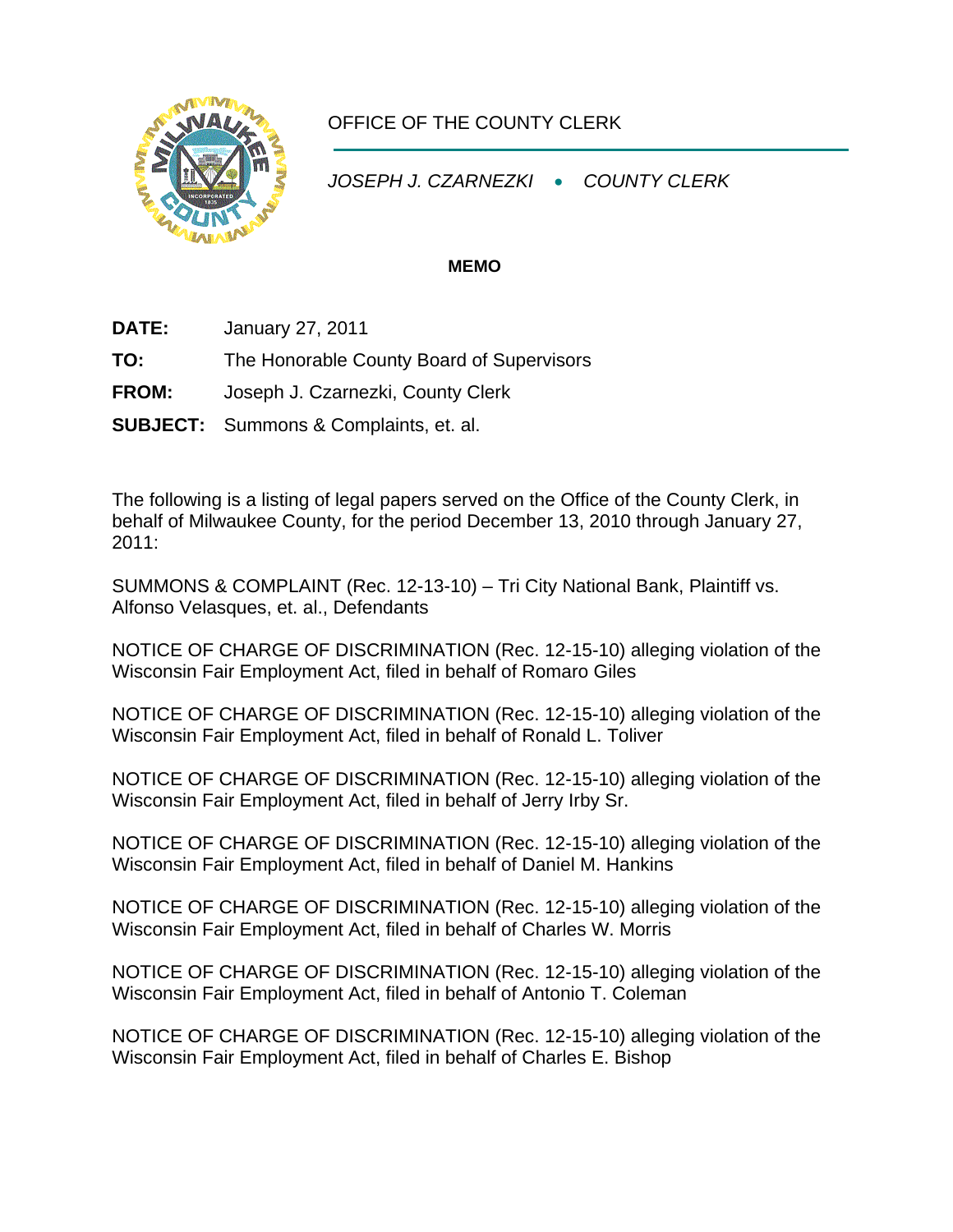NOTICE OF CHARGE OF DISCRIMINATION (Rec. 12-15-10) alleging violation of the Wisconsin Fair Employment Act, filed in behalf of Harold B. Beckman

SUMMONS & COMPLAINT (Rec. 12-16-10) – BAC Home Loan Servicing, LP, Plaintiff vs. Austin Rodriguez, Milwaukee County, et. al., Defendants

SUMMONS & COMPLAINT (Rec. 12-16-10) – BAC Home Loan Servicing, LP, Plaintiff vs. Billy J. Smith, Milwaukee County, et. al., Defendants

SUMMONS & COMPLAINT (Rec. 12-20-10) – Barbara J. Vance, Milwaukee County, et. al., Plaintiffs vs. Sidney A. Clark, et. al., Defendants

SUMMONS & COMPLAINT (Rec. 12-22-10) – Margaret Bach, Aaron Bach, Plaintiffs vs. Milwaukee County, et. al., Defendants

NOTICE OF CHARGE OF DISCRIMINATION (Rec. 12-27-10) alleging violation of Title VII of the Civil Rights Act, filed in behalf of Caribe J. Baker

NOTICE OF CHARGE OF DISCRIMINATION (Rec. 12-28-10) alleging violation of Title VII of the Civil Rights Act, filed in behalf of Dion L. Jones

NOTICE OF CHARGE OF DISCRIMINATION (Rec. 12-27-10) alleging violation of the Americans with Disabilities Act, filed in behalf of Melody Williams

SUMMONS & COMPLAINT (Rec. 12-22-10) – HSBC Bank USE, NA, Plaintiff vs. Roy Rodriguez, Nelida Malave, Milwaukee County, et. al., Defendants

SUMMONS & COMPLAINT (Rec. 12-22-10) – Mary C. Oden, et. al., Plaintiffs vs. Milwaukee County Dept. of Health and Human Services, et. al., Defendants

SUMMONS & COMPLAINT (Rec. 12-22-10) – Deutsche Bank National Trust Company, as Trustee for Ameriquest Mortgage Securities, Inc., Plaintiff vs. Johnny Kidd, Tondalaya Kidd, Milwaukee County, et. al., Defendants

AMENDED SUMMONS & COMPLAINT (Rec. 12-27-10) – The Estate of Vicky Anderson, et. al., Plaintiffs and Milwaukee County, et. al., Involuntary Plaintiffs, vs. Countryview Group Home, LLC, et. al., Defendants

SUMMONS & COMPLAINT (Rec. 12-28-10) – State Farm Mutual Automobile Insurance Company, Plaintiff vs. Glen Adams, Milwaukee County, et. al., Defendants

SUMMONS & COMPLAINT (Rec. 1-13-11) – BAC Home Loans Servicing, L.P., et. al., Plaintiff vs. Jer V. Xiong, Sher Xiong, Milwaukee County, et. al., Defendants

SUMMONS & COMPLAINT (Rec. 1-14-11) – Andrea Brown, Plaintiff and Milwaukee County, Involuntary Plaintiff vs. Schindler Elevator Corporation, et. al., Defendants